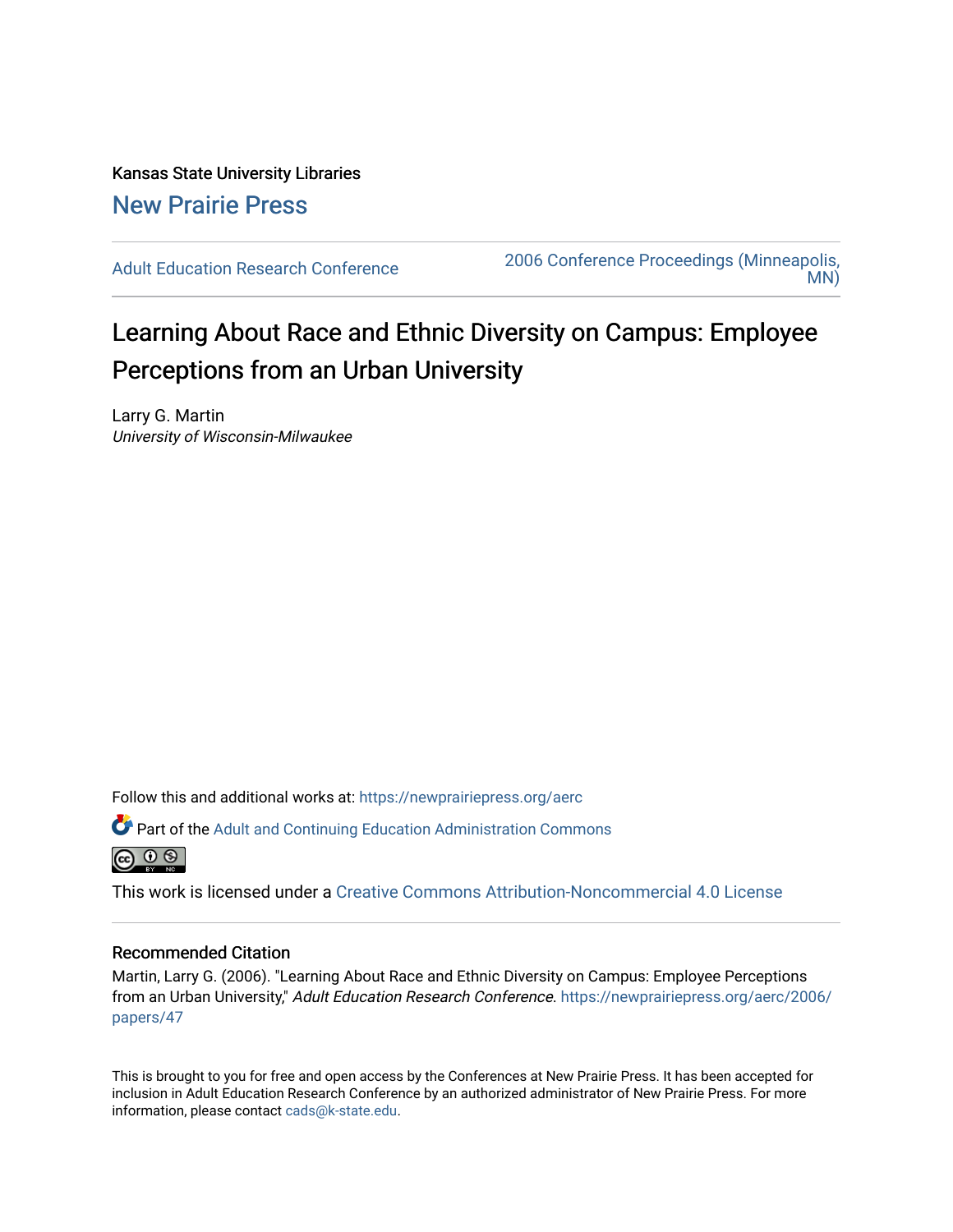# **Learning About Race and Ethnic Diversity on Campus: Employee Perceptions from an Urban University**

Larry G. Martin University of Wisconsin-Milwaukee

Keywords: Diversity, postsecondary, race and ethnicity, organizational learning.

**Abstract:** The research project utilized a mixed method design to investigate the extent to which a large (i.e., 26,000 students) urban university has provided an accepting and accommodating environment for individuals from various racial and ethnic backgrounds; and to identify the race and ethnic diversity-related issues and concerns that currently exist among university employees.

# **Introduction**

Over the last decade, many colleges and universities have initiated a variety of approaches to assist their organizations to become multicultural, e.g., forming a diversity council; adding new courses; hiring racially/ethnically diverse staff; providing racialreconciliation and diversity-related workshops for administrators, faculty, staff, and student leaders. College campuses have thereby experienced tremendous growth in faculty, staff, and students from racially and ethnically diverse backgrounds. For example, the number of full-time faculty members of color increased by 47.7 percent from 1985 to 1995, compared to a gain of 9.9 percent among whites (ACE net, 2000). Still, faculty of color represented only 12.9 percent of full-time faculty in 1995 (ACE net, 2000). Similarly, from the late 1980s to 1996, the number of African-American, Hispanic, Asian-American, and American Indian students enrolled in college increased by 2.7 percent to an all-time high of nearly 3.6 million (Ace net, 2000).

Increased numbers of people of color on campuses notwithstanding, employment in a racially and ethnically diverse workplace is often a unique experience for both European Americans and People of Color. Individuals from these populations tend to grow up in racially, ethnically, and socio-economically segregated urban communities and attend equally segregated elementary and secondary schools. This pre-employment race/ethnic isolation increases the likelihood of race/ethnic diversity related issues and problems in employment settings. Such problems and issues can significantly influence the organizational climate of universities as they attempt to attract and retain greater numbers of people of color among their faculties and staff. As racially and ethnically diverse individuals and groups interact in the workplace, their culturally-informed differences tend to produce problems and issues that must be effectively managed by the organization. However, these types of issues and problems tend to be "doubleloop" learning problems that contribute to defensive routines in organizations (Argyris, Putnam, & Smith, 1987). They are thereby very difficult to detect and resolve.

Observing that the goal of becoming a premier urban university requires the development of a talented workforce that reflects the diversity of the urban community, the President (Chancellor) of a major Midwestern urban university established a task force on race and ethnicity. Over 60 faculty, academic staff, classified staff, and students were either nominated or volunteered to serve on the Task Force. From these volunteers, an 18-member Task Force Leadership Team was appointed by the President (Chancellor). The larger group of remaining volunteers served as Consultants.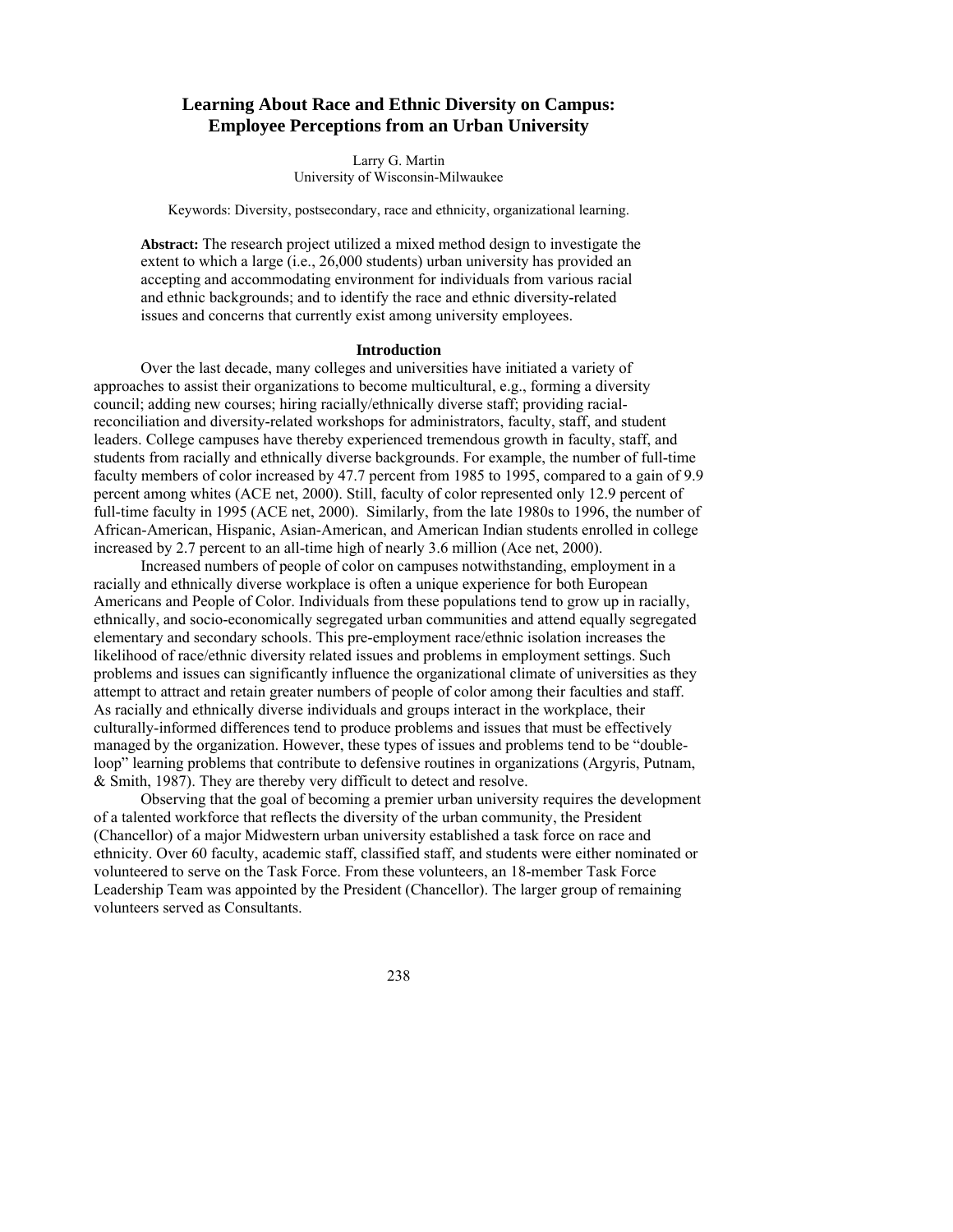# **Purpose and Research Questions**

 The purpose of the research conducted by the Task Force was to investigate the extent to which a large (i.e., 26,000 students) urban university located in the Midwest U.S.A. has provided an accepting and accommodating environment for individuals from various racial and ethnic backgrounds; and to identify the race and ethnic diversity-related issues and concerns that currently exist among faculty, academic staff, and classified staff. The following research questions were addressed:

1. What types of racial and ethnic issues and concerns exist among the university's faculty and staff? To what extent do members of the campus community perceive that their race and ethnicity related issues and concerns were successfully resolved?

2. To what extent do the university's employees differ by race/ethnicity in their perceptions of diversity in race and ethnicity on campus regarding five organizational climate constructs: organizational outcome, personal consequences, emotional reactions, judgments, and behavioral reaction?

3. To what extent do employees differ (by their race/ethnic group) in their perceptions of being discriminated against, treated rudely, hearing insensitive comments, hearing insulting comments, and/or experiencing intra-group pressure, rejection, or exclusion by faculty, staff, administrators, students, and generally on campus because of their race/ethnicity?

# **Research Methodology**

A mixed method research design was employed in this institutional case study. First, three twohour public hearings were held in the Student Union to provide a central location for all employees. The hearings were publicized via e-mail announcements, flyers distributed around campus, a campus mailing to all employees, and a Blue Line link on the university's Web Site. A total of 31 faculty, academic staff, classified staff, and students provided public testimonies, and six private hearings were conducted. Second, a Personal Reflections on Race and Ethnicity (Critical Incident) On-Line Survey (and a paper version) was made available for seven weeks to all faculty, academic staff, classified staff, and limited term employees (LTE's) at the university. The design of the survey utilized phenomenological inquiry by attempting to understand what positive and negative race and ethnicity-related encounters employees at the university have experienced in the context of their employment. Reflection on such work-related experiences is a means through which employees can develop a greater level of self-awareness about the nature and impact of their encounters; an awareness that creates opportunities for professional growth and development. Reflections elicited through critical incidents represent a form of *reflection-on-action*, where one replays an experience in his/her mind to form opinions and judgments of past behavior (Preskill, 1996). Analysis of the survey data was accomplished with the aid of N-Vivo, a software program designed to help organize qualitative data.

Third, a campus survey instrument was mailed to all 3,400 university employees. The instrument was comprised of four sections. Section one was comprised of 20 five-point Likert scale statements that assessed respondents' overall perceptions and attitudes regarding diversity in race and ethnicity at the university. Based upon the Workplace Diversity Survey (De Meuse  $\&$ Hostager, 2001), five constructs were addressed: organizational outcomes, personal consequences, emotional reactions, judgments, and behavioral reactions. Section two utilized 31 four-point Likert scale statements to assess the frequency of respondents' experiences at the university related to race and ethnicity. The constructs targeted included: rude treatment, discrimination, insensitive comments, and insulting comments (by faculty, staff, administrators,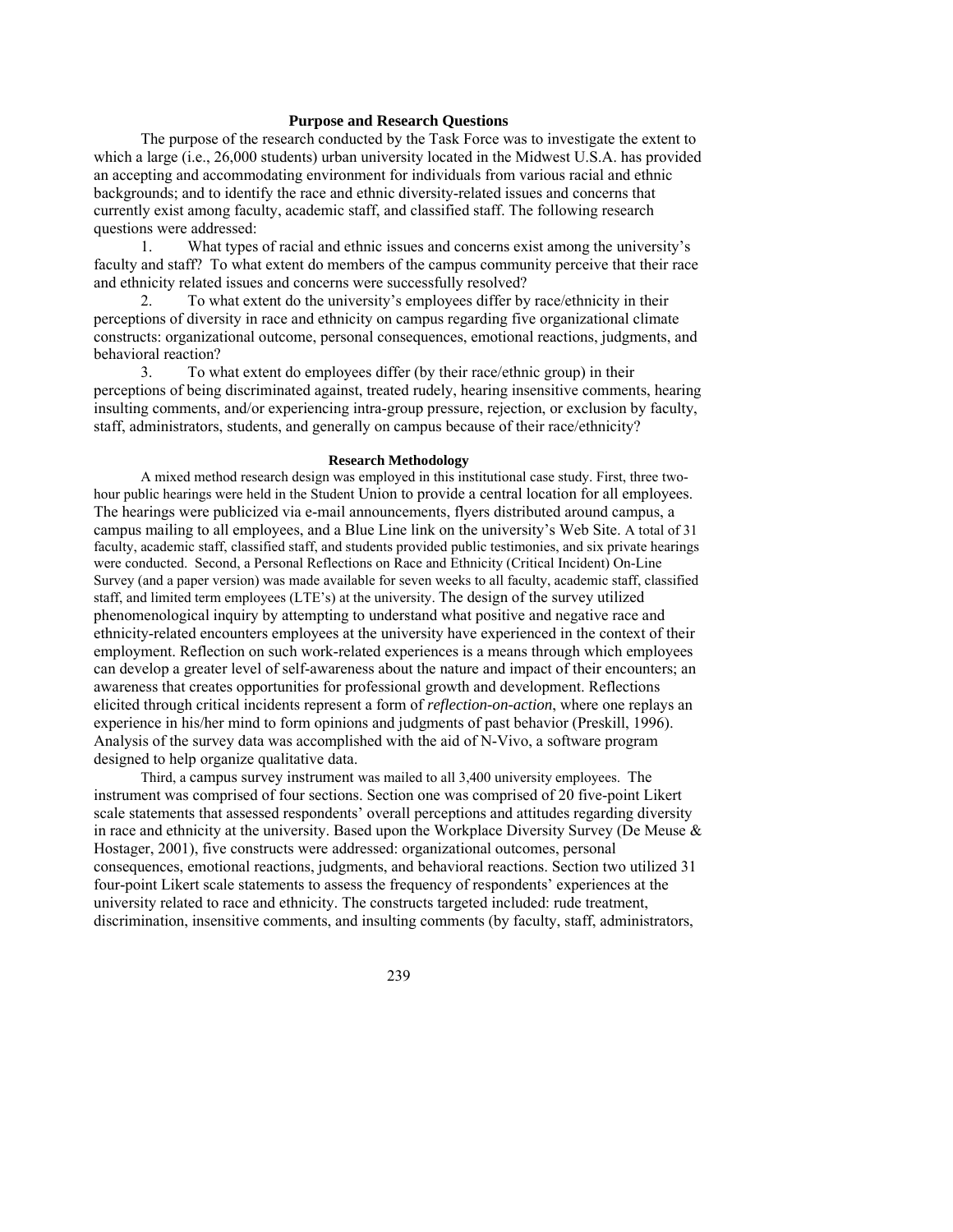students, or generally on campus). Other statements addressed the frequency of experiences involving the following: intra-group pressure, harassment, graffiti, university-affiliated events, university publications, and discussions about race and ethnicity. Section three included 15 fivepoint Likert scale statements to assess respondents' reactions to proposed solutions to race and ethnic-related problems and issues. Section four included six demographic questions. At the end of each section, respondents were invited to provide comments regarding their experiences, perceptions, and attitudes toward diversity in race and ethnicity at the university. A total of 582 surveys were returned; about a 17% return rate.

# **Findings: Public and Private Hearings**

 The following observations were reported in the hearings: a) There is a lack of commitment to recruit and hire people of color in higher level positions. b) There is an over representation of people of color in lower level Program Assistant (i.e., PA-1 and 2) Classified Staff positions, and there is a lack of systematic opportunity for their advancement to higher level positions at the university. c) People of color receive lower salaries within their employment ranks and within their employment categories. d) The campus is generally perceived by potential students as an unwelcoming environment for people of color. 4) Several instances of racial profiling by university police officers were reported, specifically targeting African American males. e) the university's leadership doesn't encourage diversity. f) The university does not provide adequate and sufficient employee development workshops for classified staff. g) People of color are the targets of stereotypes, and their credibility as professionals and colleagues is often questioned. h) Faculty members tend to be insensitive to the diversity needs of students and classified staff of color. i) The curriculum for many programs at the university does not reflect the history and/or contributions of people of color. j) The university's Discriminatory Conduct Policy, University S-47, has been stripped of the Informal Complaint Process*.* k) The overall climate at the university is cool (and unfriendly) to people of color.

# **Findings: Personal Reflections Survey**

 A total of ninety-seven useable responses were reported. These responses were organized into cases. The cases were organized into three macro level themes: those that embraced diversity; neutral responses (or nothing to report); and negative or problematic issues.

# *Embracing Diversity*

About twenty percent of respondents (19 individuals) provided responses that "embraced diversity." They commented on positive personal and working relationships with diverse colleagues, and positive and insightful interactions with students of color. They acknowledged programs that included diverse faculty and staff, and programs that were successful in recruiting and retaining students of color. Illustrative cases included the following: a) European American students showed kindness and respect for an older African American student with a disability; b) A faculty member reported having "fun" working with young African American students; c) A European American felt "accepted" by African American custodial workers as being non-biased; d) A European American faculty member indicated that collaboration on a major grant led to a greater understanding of cultural identity; e) A European American academic staff expressed appreciation for the mentoring provided by a senior African American faculty.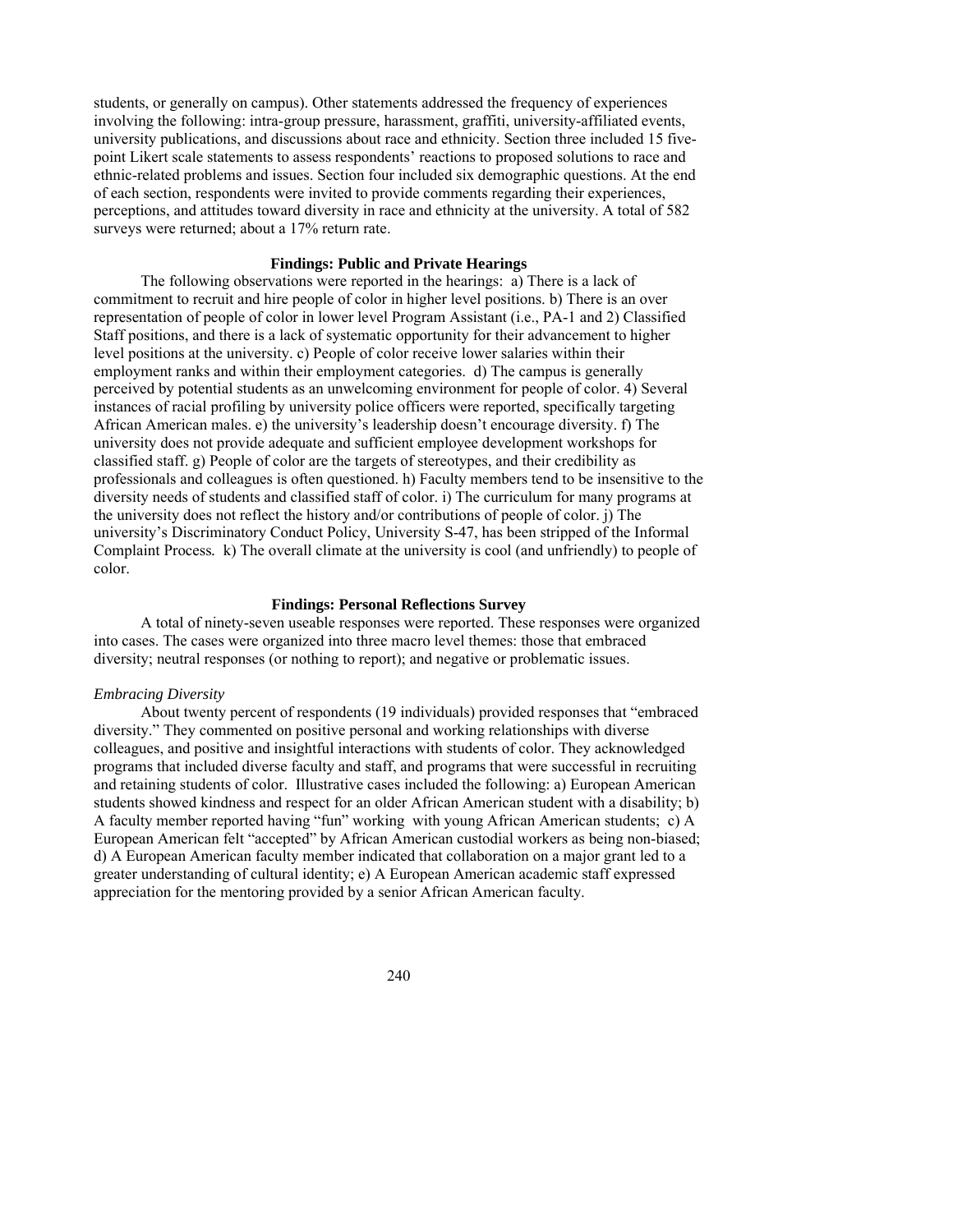# *Nothing to Report*

Another twenty individuals (or 20.62%) indicated that they had no race or ethnicity related incidents to report. Some statements included the following: "nothing comes to mind," "never had this happen," "I have not experienced such an incident at the university," "nothing has happened to cause me great discomfort….there have been subtle things but nothing comes to mind," "nothing in particular," "just the usual smiles and friendliness from the students and faculty," "nothing I can recall," "all of my days at the university are great," and "no event." *Negative or Problematic Issues*

The largest number of respondents (i.e., 58 or 59.79%) reported negative or problematic issues.

# *Racial Discrimination*.

Eighteen (31.03%) respondents reported racial discrimination incidents. These included accusations of the creation of a hostile work environment because of one's racial background; occupational discrimination; racial profiling, hiring discrimination, differential reporting assignments, racist symbols, and others. Examples of some of the racial discrimination cases submitted included the following specific incidents: a) After an inappropriate interaction with a team leader, an African American woman transferred to a different unit on campus; b) A professor was flip, arrogant, intimidating, and demeaning to African American students; c) A department chair resisted hiring a top-notch African American master's degree student; e) An "excellent" African American Student Advisor was forced out of position by an Assistant Dean; f) A supervisor verbally harassed an African American staff and routinely mistreats people of color; g) An African American woman's resignation cited racism in the department.

### *Derogatory and/or Insensitive Comments.*

Fourteen respondents (24.13%) reported derogatory and/or insensitive race/ethnicity related comments. These comments were sometimes uttered in a larger race/ethnic confrontation. These incidents were reported by those who were the targets of the remarks, heard the remarks in a conversation, or overheard the remarks by other employees. Some of the reported incidents included the following cases: 1) A faculty member was told that whites are ineffective advising students of color; 2) Derogatory remarks by an administrative staff were made to a student worker; 3) A frustrated telephone caller blamed the race of the receptionist; 4) A senior faculty advised that African American colleagues/administrators should not to be taken seriously; 5) An out of control African American co-worker used vulgar language to refer to a colleague.

#### *Reverse Discrimination and/or Favoritism.*

 Ten respondents (17.24%) witnessed "reverse discrimination and/or favoritism." In these incidents, racial and ethnic minorities were perceived to have been provided special treatment or privileges that were not made available to European Americans. Some of the reported incidents included the following cases: an African American graduate student allegedly falsified records but was not reprimanded; and a European American employee was asked to change his/her racial identity.

#### *Race Card*.

 Six respondents (10.35%) observed an incident that involved a race/ethnic minority "playing the race card." Playing the race card is a strategy typically employed by individuals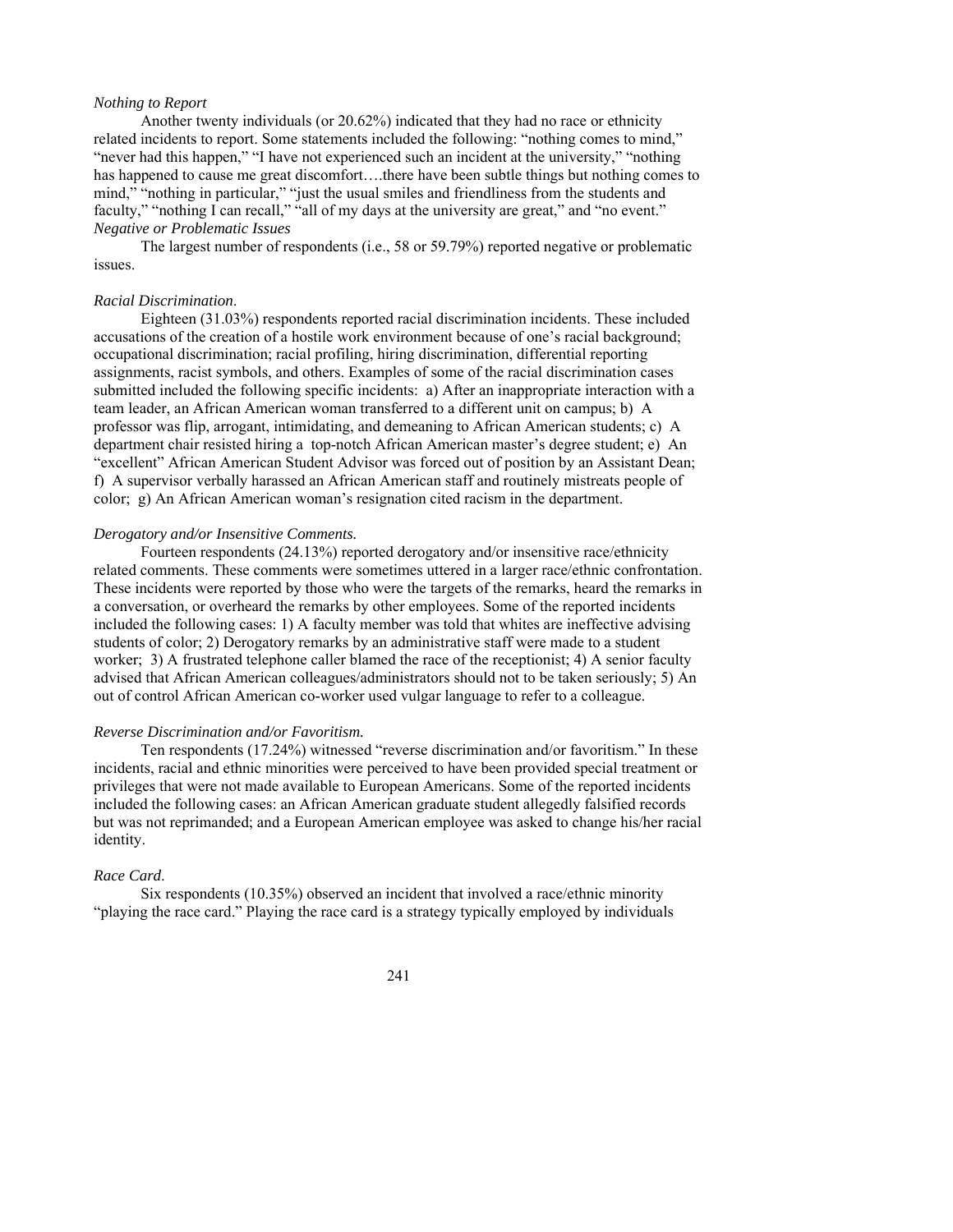(and groups) of persons of color to leverage arguments, debates, and resources in intense confrontational situations. Several cases were reported in this investigation in which the respondents perceived that a colleague played the race card. Some of the reported cases included the following: race was attributed as the primary factor in the prioritization of job assignments; a European American faculty was intimidated to report the behavior of disruptive African American custodians; and an older African American student attributed her classroom difficulties to racism.

# *Lack of Campus Diversity*.

Six others (10.35%) indicated that the university campus "lacks significant diversity."

# *Rude Behavior*.

 Four respondents (6.90%) reported "rude behavior," where individuals perceived that they were treated rudely because of their race/ethnicity.

# **Findings: Campus Survey of Current Employees**

# *Wide-Spread Attitudinal Support*

 Wide attitudinal support currently exists for improving the climate for diversity on campus. For example, data from the campus survey found overall positive perceptions with regard to personal consequences, emotional reactions, judgments, and behavioral reactions to race and ethnicity diversity. Several themes and comments (i.e., 96 comments indicating perceptions and attitudes supportive of diversity, and 8 comments describing positive diversity experiences) from the written comments on the campus survey also demonstrated support for diversity. These positive dispositions toward racial and ethnic diversity suggest positive attitudes exist on campus for diversity initiatives.

#### *Employees of Color Experience the Campus Differently*

A chi-Square analysis found that the respondents to the Campus Survey differed significantly by race and ethnicity in their perceptions of their employee experiences at the university. Because of their race or ethnicity, people of color were significantly more likely to indicate that they have occasionally or frequently: a) felt discriminated against on campus, b) been treated rudely, c) heard insulting comments by faculty and staff, e) heard insensitive comments on campus, f) witnessed highly offensive or derogatory university affiliated events or materials, and g) had a discussion about race/ethnicity that affected them in a negative manner.

Half of African Americans, and forty percent of Asian Americans and Native Americans, indicated that they had occasionally or frequently experienced *racial discrimination* on campus. From one third to one half of African Americans and from one fifth to forty percent of Native Americans indicated they occasionally or frequently experienced *rude treatment* by faculty, staff, administrators, or students. Over one half of Native Americans indicated they "occasionally" or "frequently" heard *insensitive comments* by students. With the exception of Asian Americans (22.2%), from one third to forty percent of other people of color heard *insensitive comments* occasionally or frequently. From about fifteen percent to nearly half of Native Americans and from one fifth to one third of African Americans indicated they either occasionally or frequently heard *insulting comments* by faculty, staff, administrators, and students. Nearly a quarter of Native Americans, and nearly fifteen percent of Latino Americans and African Americans indicated they had either "occasionally" or "frequently" attended events where minorities were portrayed in a highly offensive (or derogative) manner.